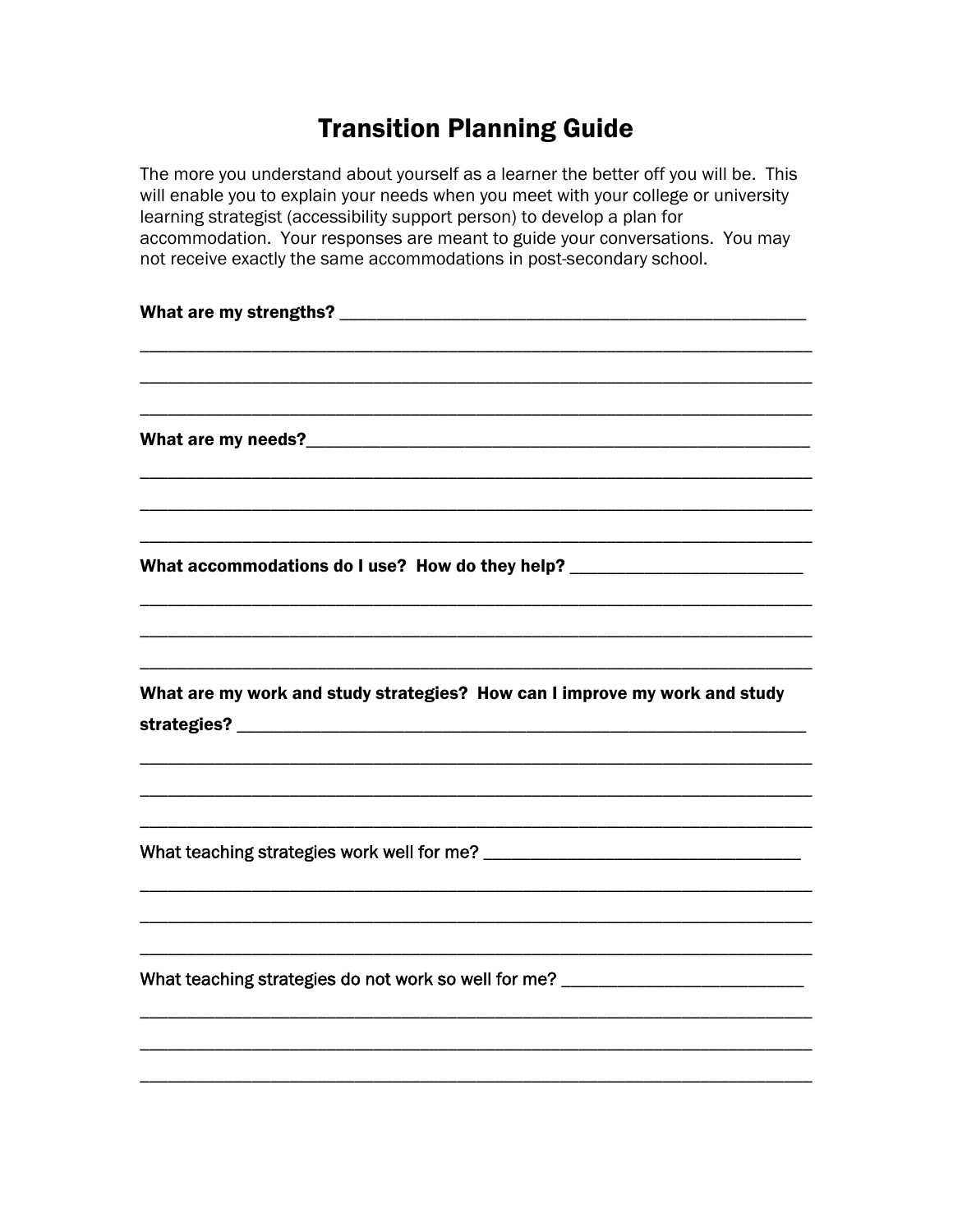## Transition Planning Guide

University Name/College Name:

Accessibly Services/Disability Services Contact Information:

- Phone Number \_\_\_\_\_\_\_\_\_\_\_\_\_\_\_\_\_\_\_\_\_\_\_\_\_\_\_\_\_\_\_\_\_\_\_\_\_\_\_\_\_\_\_\_\_\_\_\_\_\_\_\_\_\_\_
- Email \_\_\_\_\_\_\_\_\_\_\_\_\_\_\_\_\_\_\_\_\_\_\_\_\_\_\_\_\_\_\_\_\_\_\_\_\_\_\_\_\_\_\_\_\_\_\_\_\_\_\_\_\_\_\_\_\_\_\_\_\_\_\_
- Address \_\_\_\_\_\_\_\_\_\_\_\_\_\_\_\_\_\_\_\_\_\_\_\_\_\_\_\_\_\_\_\_\_\_\_\_\_\_\_\_\_\_\_\_\_\_\_\_\_\_\_\_\_\_\_\_\_\_\_\_\_
- Contact Person \_\_\_\_\_\_\_\_\_\_\_\_\_\_\_\_\_\_\_\_\_\_\_\_\_\_\_\_\_\_\_\_\_\_\_\_\_\_\_\_\_\_\_\_\_\_\_\_\_\_\_\_\_\_

| <b>Required Documents</b> | Related Details (specific statements required, date<br>requirement etc.) |
|---------------------------|--------------------------------------------------------------------------|
|                           |                                                                          |
|                           |                                                                          |
|                           |                                                                          |
|                           |                                                                          |

Is there a transition program available? \_\_\_\_\_\_\_\_\_\_\_\_\_\_\_\_\_\_\_\_\_\_\_\_\_\_\_\_\_\_\_\_\_\_\_\_

Is the transition program for credit? \_\_\_\_\_\_\_\_\_\_\_\_\_\_\_\_\_\_\_\_\_\_\_\_\_\_\_\_\_\_\_\_\_\_\_\_\_\_\_\_

Transition program details:

What other services are available to assist me? (i.e., counseling, peer tutoring, first nations, chaplain)

\_\_\_\_\_\_\_\_\_\_\_\_\_\_\_\_\_\_\_\_\_\_\_\_\_\_\_\_\_\_\_\_\_\_\_\_\_\_\_\_\_\_\_\_\_\_\_\_\_\_\_\_\_\_\_\_\_\_\_\_\_\_\_\_\_\_\_\_\_\_\_\_

\_\_\_\_\_\_\_\_\_\_\_\_\_\_\_\_\_\_\_\_\_\_\_\_\_\_\_\_\_\_\_\_\_\_\_\_\_\_\_\_\_\_\_\_\_\_\_\_\_\_\_\_\_\_\_\_\_\_\_\_\_\_\_\_\_\_\_\_\_\_\_\_

\_\_\_\_\_\_\_\_\_\_\_\_\_\_\_\_\_\_\_\_\_\_\_\_\_\_\_\_\_\_\_\_\_\_\_\_\_\_\_\_\_\_\_\_\_\_\_\_\_\_\_\_\_\_\_\_\_\_\_\_\_\_\_\_\_\_\_\_\_\_\_\_

\_\_\_\_\_\_\_\_\_\_\_\_\_\_\_\_\_\_\_\_\_\_\_\_\_\_\_\_\_\_\_\_\_\_\_\_\_\_\_\_\_\_\_\_\_\_\_\_\_\_\_\_\_\_\_\_\_\_\_\_\_\_\_\_\_\_\_\_\_\_\_\_